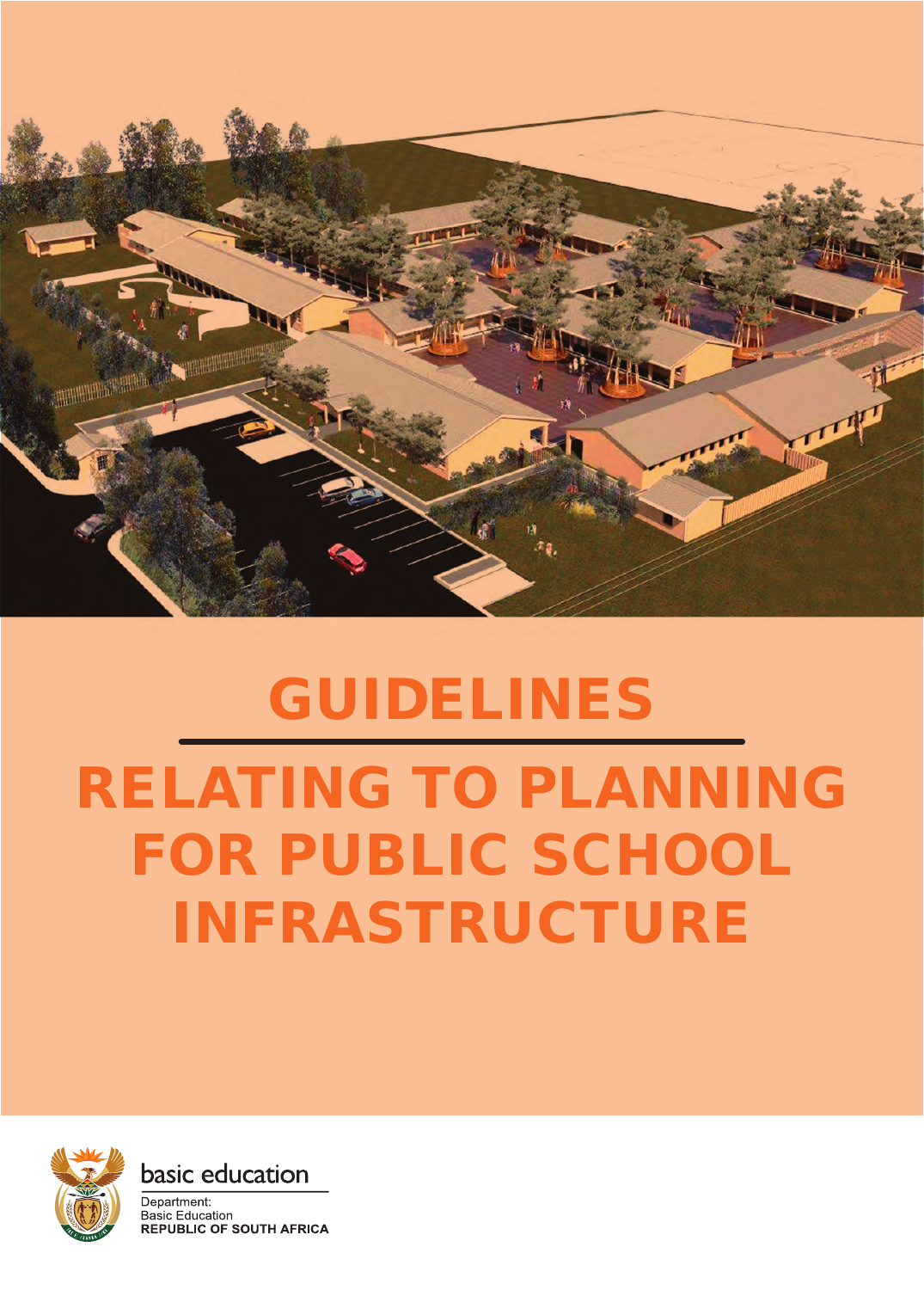# **Table of Contents**

| 1.  |  |
|-----|--|
| 2.  |  |
| 3.  |  |
| 4.  |  |
| 5.  |  |
| 6.  |  |
| 7.  |  |
| 8.  |  |
| 9.  |  |
| 10. |  |
| 11. |  |
| 12. |  |
| 13. |  |
| 14. |  |
| 15. |  |
| 16. |  |
| 17. |  |
| 18. |  |
| 19. |  |
|     |  |
|     |  |
|     |  |
|     |  |
|     |  |
|     |  |

Ξ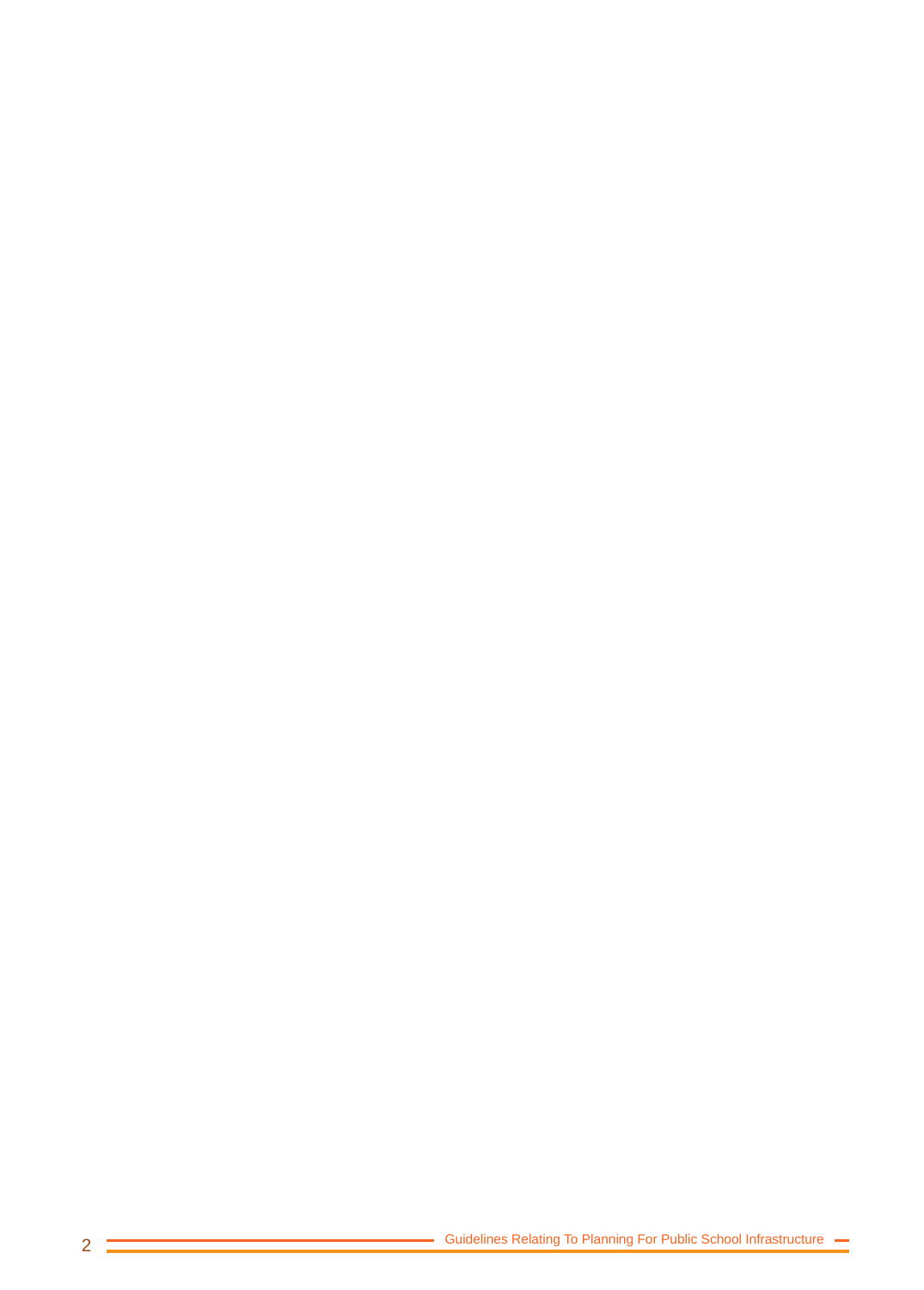# **Foreword by the Minister of Basic Education**



Equality of educational opportunities is one of the principles enshrined in our Constitution. The Department of Basic Education (DBE) interprets this principle as entailing equity of both education resource inputs and thus education outcomes. One of the most visible forms of inequality in the provision of resource inputs has been the physical teaching and learning environment – the key elements of which include infrastructure, basic services, equipment and furniture.

Government has made progress in the provision of infrastructure. However, there are still imbalances with regard to the core elements or the basic mix of educational resource inputs constituting an enabling physical teaching and learning environment. There is evidence that lack of guidance in providing for this basic mix of inputs has resulted in:

- inadequate provision of school facilities and a lack of uniformity in providing those facilities; and
- difficulty in assessing the current environment as adequate or inadequate against clear benchmarks which had been determined in advance**.**

In addressing these, the DBE published the National Policy for an Equitable Provision of an Enabling School Physical Teaching and Learning Environment. The objective of this policy is to guide the provision of an enabling physical teaching and learning environment that is sustainable and equitable for all learners in South Africa, as well as to ensure that future investments are aligned with this definition.

It is my pleasure to introduce the Guidelines Relating to Planning for Public School Infrastructure. The guidelines emanate from the policy and their objective is to provide guidance with regard to the basic mix of educational resource inputs, which are required to facilitate functionality of a school. These guidelines will also provide the basis for benchmarking school facilities. They also constitute the basis for the development of a basic mix of educational resource inputs that will facilitate the minimum to optimum functionality of the school. The guidelines will ensure that our learners enjoy the same educational environment, irrespective of where a school is situated. These guidelines are aimed at improving access to quality education facilities, as well as to facilitate the realisation of outcomes 1 and 12 of the Government Plan of Action.

This endeavour would not have been successful without the financial support from the Norwegian Trust Fund, managed by the World Bank, and neither without the overall strategic guidance and direction from the Council of Education Ministers.

exgety

MRS ANGIE MOTSHEKGA, MP MINISTER DATE: 25/01/2012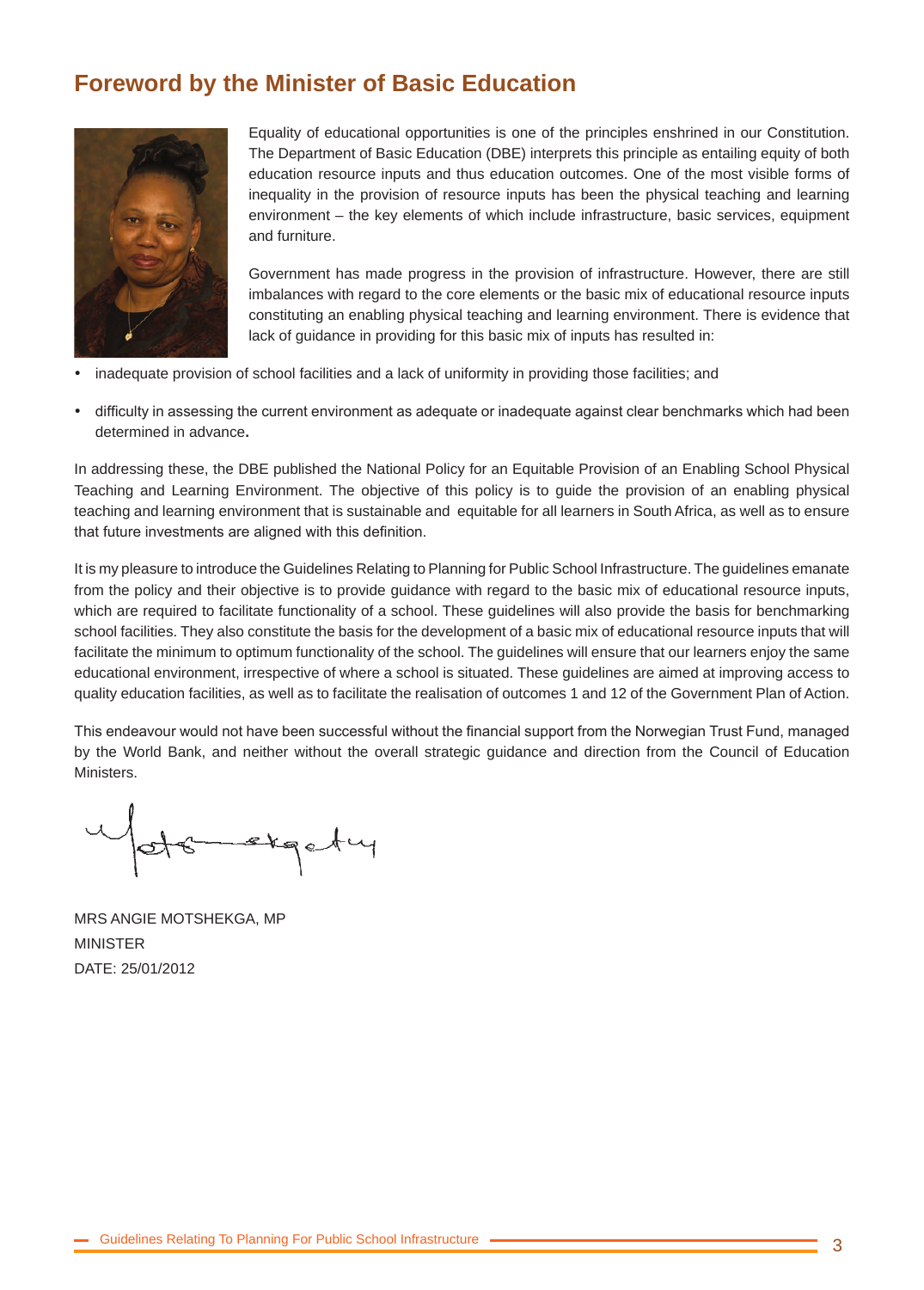## **Introduction by the Director-General**



The quality of school buildings is critically important in the drive for improving education. Good quality facilities provide teachers and students with supportive environments that are responsive to their changing needs and could make a real difference to learning and teaching. Successful teaching and learning depends on the availability of crucial resources, such as learning materials and a teaching and learning environment that is conducive.

Goal 24 of *Action Plan 2014, Towards the Realisation of Schooling 2025*, requires the Department to provide every school with the physical infrastructure and an environment that inspires learners to want to come to school and learn, and teachers to teach. This guideline is aimed at achieving the overall goal, namely to improve the quality of education for all learners in South Africa, as well as to provide the basic mix of educational resource inputs that will guide the provision of infrastructure to schools. For learners, these guidelines will provide an

appealing environment that will stimulate their minds to learn and improve their performance, while providing them with similar experiences, irrespective of where they come from. Overall, the guidelines will:

- • provide the physical teaching and learning environment required to sufficiently support the implementation of core sector policies;
- better facilitate the implementation of core sector policies of which the success depends on the adequacy of the physical teaching and learning environment, while also facilitating the actualisation of key sector policy tenets, such as equity, quality, relevance and efficiency;
- provide a gradation of basic safety, minimum functional, optimum functional and enrichment standards. This gradation of the functional level of the provision of resource inputs will be used as a benchmark for the adequacy of provision further down the line during the planning stage, with regard to the intended levels of provision; and
- enhance cost management and resource efficiency as elaborated upon in policy area number 4 of the policy document. The guidelines were also utilised as a guide in the development of standardised designs which, in turn will guide the development of cost maps across the diverse context of South Africa.

These guidelines were developed from two perspectives.

The first perspective is that they comprise a set of architectural design specifications, which respond to the needs of the education system. Education needs are derived from a range of factors, including teaching spaces, defined following a detailed analysis of learner enrolment projections, subject matter and learning areas, which constitute the curricula of the different levels of the system; specific activities to be conducted in different subjects; diverse co-curricula activities; etc. These architectural design specifications will guide the actual design of the required spaces.

The second perspective is that the guide constitutes a planning guide. These are key aspects which should be taken into account when planning to provide the physical teaching and learning environment.

The guidelines will ensure that all new schools have libraries, laboratories and adequate classrooms. I hope that these guidelines will be used for the benefit of our communities towards achieving quality education for all.

I thank you for your support and commitment

 $\mathcal{M}$ 

MR PB SOOBRAYAN DIRECTOR-GENERAL DATE: 25/01/2012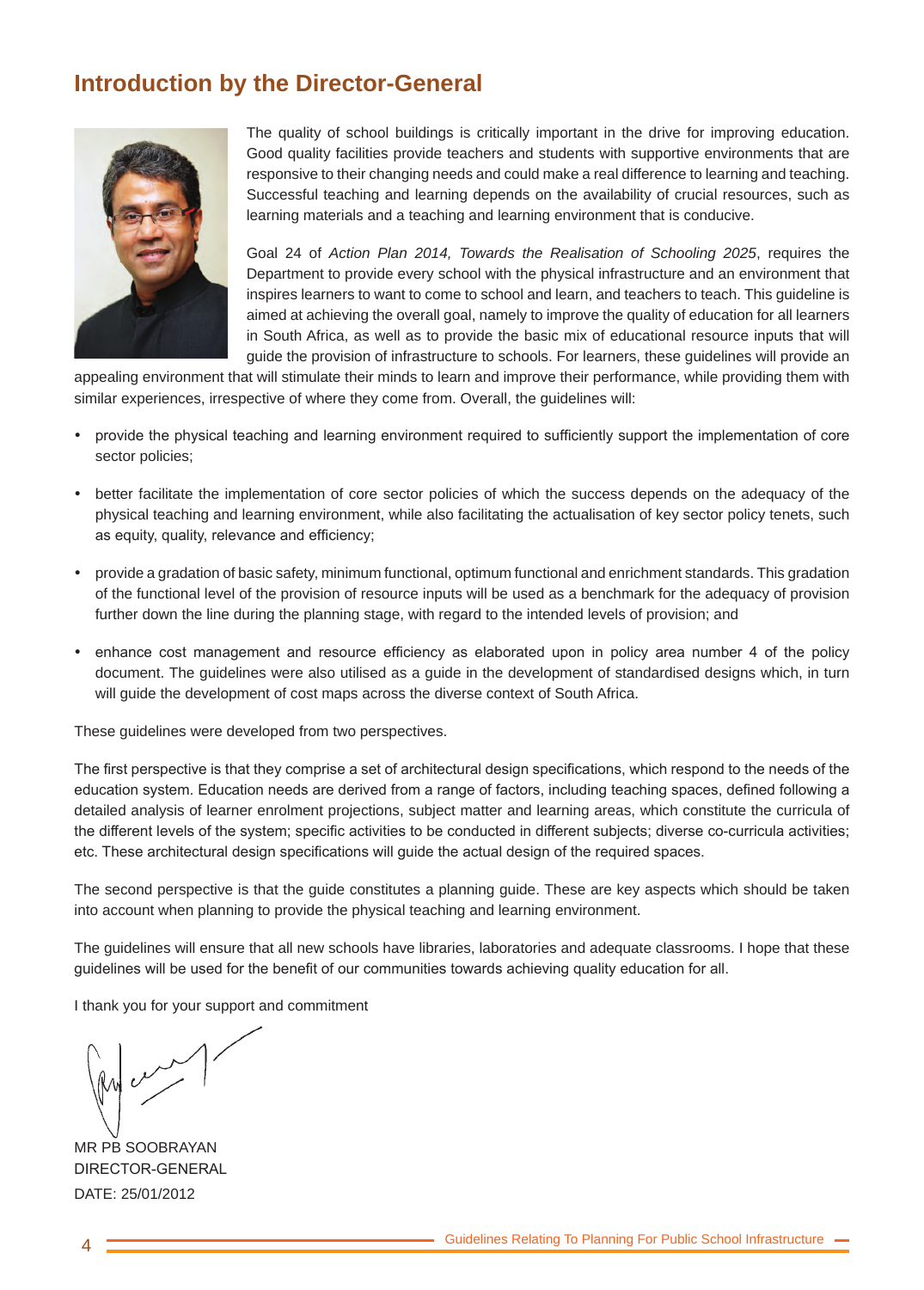## 1. Definitions

- **1.1. "administration spaces"** refers to areas in a school, listed in the first column of Annexure C, which are used by the school management and staff for the day-to-day running of the school.
- **1.2. "educational spaces"** refers to critical teaching and learning (spaces) in a school, listed in the first column of Annexure A, which are essential for carrying out the core teaching and learning functions in a school.
- **1.3. "education support spaces"** refer to areas in a school, listed in the first column of Annexure B, which are not of critical importance, but are required for carrying out the core functions of a school.
- **1.4. "Minister"** refers to the Minister of Basic Education.
- **1.5. "school"** refers to a public school.

#### 2. Scope

2.1. These guidelines apply to public schools and will be implemented progressively and within the scope of the available resources.

## 3. Implementation of guidelines

- 3.1. The measures contained in these guidelines will be phased into the planning and budgeting of new schools or facilities at schools to be planned or built after commencement of the implementation of these guidelines.
- 3.2. The measures contained in these guidelines will be applied to existing education facilities, in order to identify all those schools or facilities at schools that fail to meet the measures for basic safety and functionality, or other requirements contained in these guidelines.

## 4. Types of schools

- 4.1. Schools are classified into primary and secondary schools.
- 4.2. Primary schools offer Grades R to 7.
- *4.3. Primary schools are classified into* 
	- 4.3.1. small primary schools, with a minimum capacity of 135 learners and up to one class per grade;
	- 4.3.2. medium primary schools, with a minimum capacity of 311 learners and up to two classes per grade; and
	- 4.3.3. large primary schools, with a minimum capacity of 621 learners and up to three classes per grade.
	- 4.3.4. Mega Primary Schools with a minimum of 931 learners.
- 4.4. Secondary schools offer Grades 8 to 12
- *4.5. Secondary schools are classified into* 
	- 4.5.1. small secondary schools with a minimum capacity of 200 learners and with up to two classes per grade;
	- 4.5.2. medium secondary schools with a minimum capacity of 401 learners and with up to three classes per grade;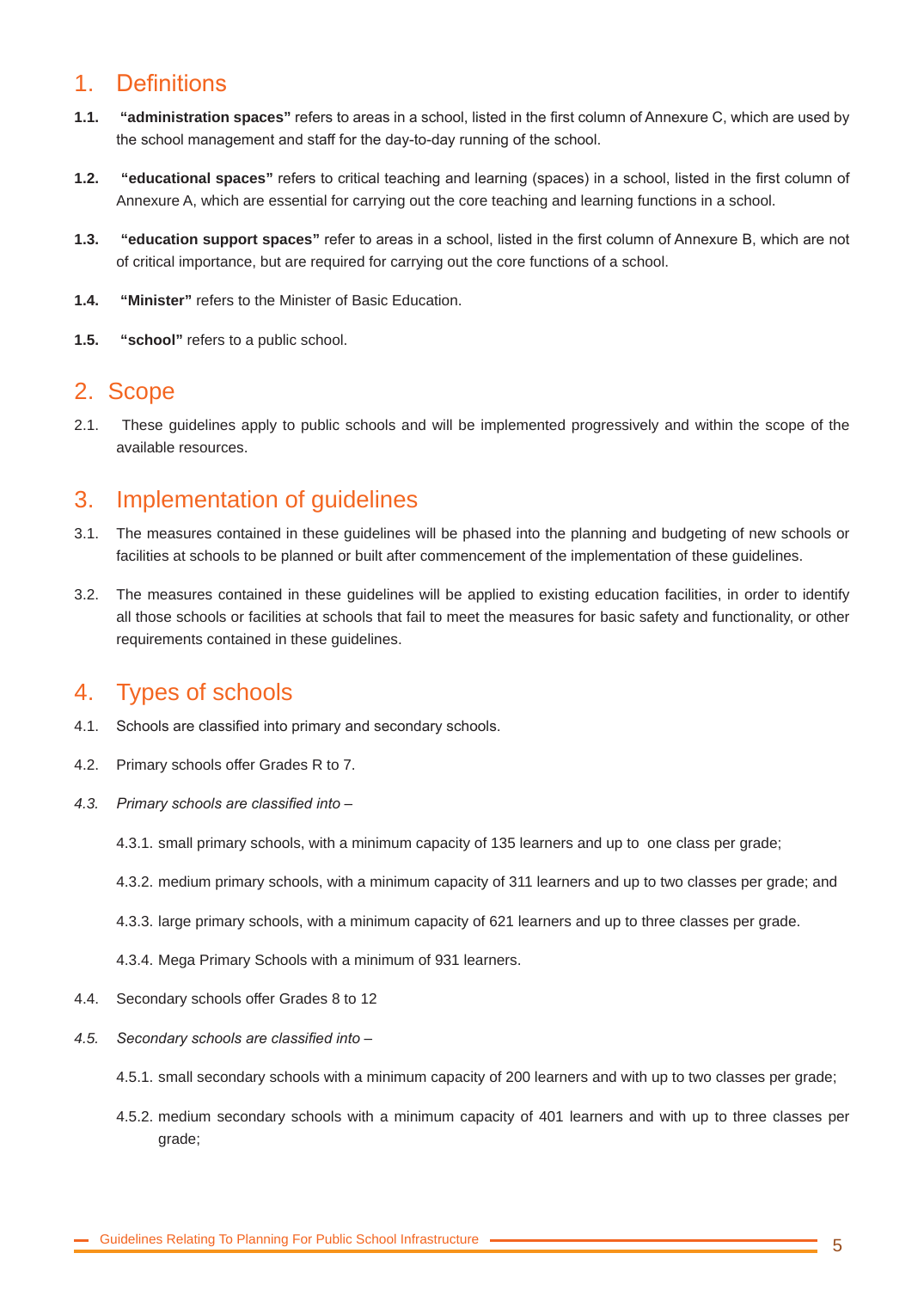- 4.5.3. large secondary schools, with a minimum capacity of 601 learners and with up to five classes per grade; and
- 4.5.4. mega secondary schools with a minimum of 1 001 learners.
- 4.6. A Member of the Executive Council may approve the establishment or retention of a school below the minimum capacity.
- 4.7. The Head of Department should furnish each school in the province with a certificate showing the capacity of the school in terms of size and type.
- 4.8. Notwithstanding paragraph 4.1*,* a Member of the Executive Council may approve the establishment or retention of a combined school where it is not practicable to have a separate primary and secondary school.

## 5. Process of setting priority needs for a school environment

- 5.1. The issues mentioned in these guidelines will be taken into account when priority needs for a school environment are determined.
- 5.2. All relevant information must be systemised and relevant sources be consulted or considered, as the case may be.
- *5.3. The sources to be considered or consulted will at least include* 
	- 5.3.1. the various subjects and their content;
	- 5.3.2. activities relating to subjects;
	- 5.3.3. the methods and principles of teaching;
	- 5.3.4. the needs of learners and matters that facilitate learning;
	- 5.3.5. educators' needs in terms of that which facilitates
		- 5.3.5.1. teaching;
		- 5.3.5.2. staff development;
		- 5.3.5.3. preparation for lessons;
		- 5.3.5.4. learner tutoring; and
		- 5.3.5.5. cooperation with communities.
- 5.4. Subjects, matters relating thereto and teaching requirements will rank high amongst priority needs for the provision of school infrastructure, furniture, equipment, books and instructional materials.
- *5.5. School infrastructure will reflect consideration for—*
	- 5.5.1. learners, in terms of their age and what facilitates learning;
	- 5.5.2. educators, in terms of what facilitates teaching, support to learners in respect of academic, health and nutrition, psychosocial and pastoral matters, staff development activities and preparations for teaching;
	- 5.5.3. managers, in terms of what facilitates school management; and
	- 5.5.4. communities, in terms of what transforms a school into a centre of community life.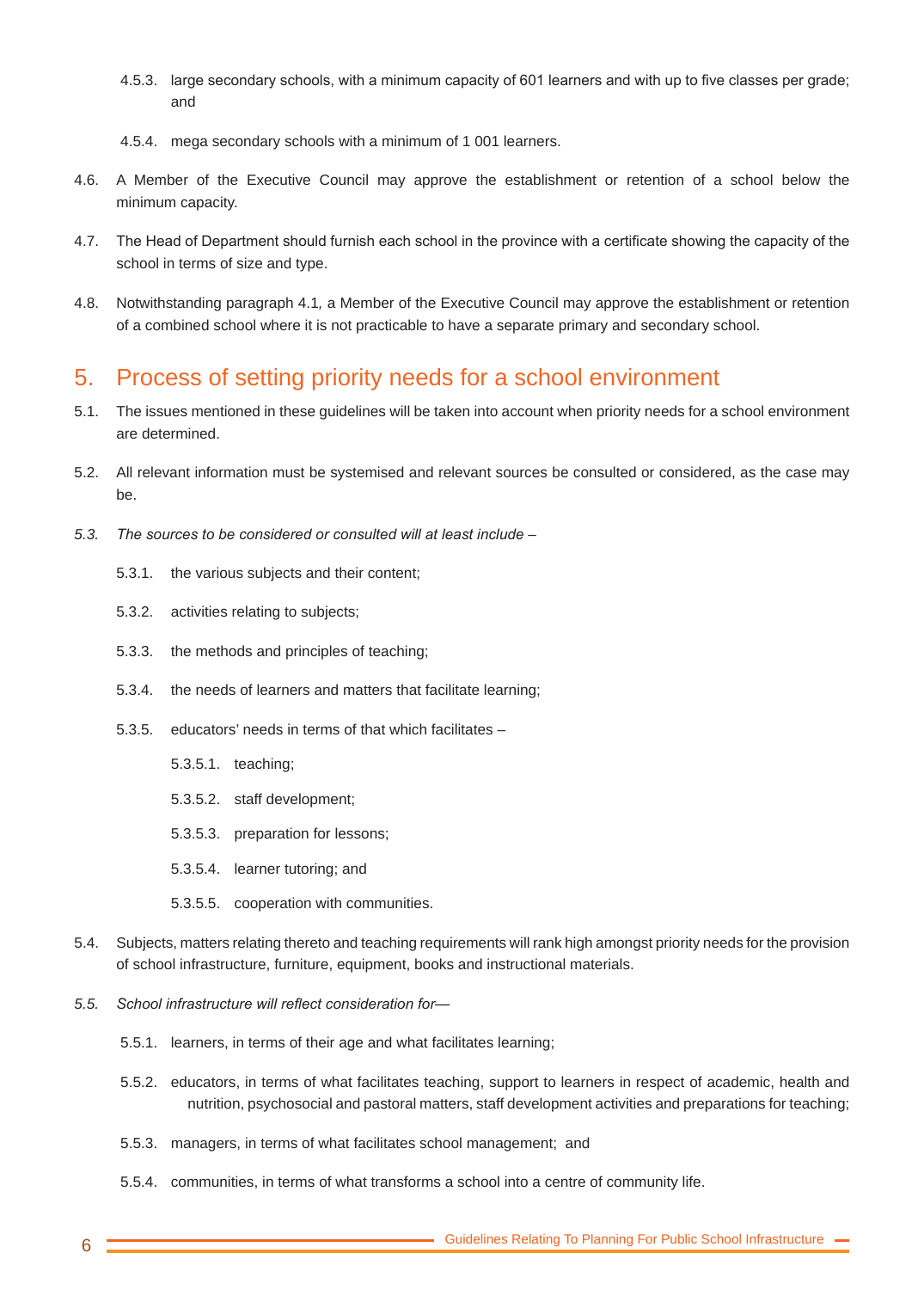## 6. Measures for an enabling school environment

- 6.1. The environment of a school is graded according to
	- *6.1.1. basic safety* (that is, whether there are factors present which may cause harm to learners and educators and hamper carrying out the core functions of a school);
	- *6.1.2. minimum functionality* (that is, whether the school has the resources and basic facilities that will enable it to perform the core functions of a school at the minimum acceptable level);
	- *6.1.3. optimum functionality* (that is, whether the school has the resources and facilities that enable it to function beyond the levels of basic safety and minimum functionality); and
	- *6.1.4. enrichment* (that is, whether resources for a specific objective, which the Minister may determine, should be added to a school environment that complies with optimum functionality).
- 6.2. The measures for a school environment that complies with the requirements for basic safety referred to in paragraph *6.1.1* will be measured against the standards set by the Department of Health and that are acceptable to the Department of Labour.
- 6.3. A school environment does not meet the basic safety requirements if learners are exposed to conditions such as
	- 6.3.1. a lack of access to potable drinking water and sanitation facilities;
	- 6.3.2. toxic substances in the school environment;
	- 6.3.3. extremely unsafe building structures that could collapse on top of the learners;
	- 6.3.4. classrooms that are overcrowded; and
	- 6.3.5. inadequate fencing.
- 6.4. A school environment is considered to be meeting the minimum functionality requirements referred to in paragraph *6.1.2* if it meets the basic safety requirements as contemplated in paragraph *6.1.1*, as well as having –
	- 6.4.1. classrooms;
	- 6.4.2. ablution facilities;
	- 6.4.3. electricity;
	- 6.4.4. textbooks; and
	- 6.4.5. basic supplies of the most important teaching aids.
- 6.5. The number of different sanitation facilities for the different types of schools should be determined in accordance with Annexure F.
- 6.6. A school environment is considered to meet optimum functionality as referred to in paragraph *6.1.3*, if it meets the basic safety requirements and minimum functionality requirements as contemplated in paragraphs *6.1.1* and *6.1.2*, while also having a high level of resources and facilities accessible to learners and educators, such as –
	- 6.6.1. classrooms;
	- 6.6.2. adequately-sized classrooms;
	- 6.6.3. specialised teaching spaces;
- Guidelines Relating To Planning For Public School Infrastructure  **All Access Contracts** For Alleman and Taylor T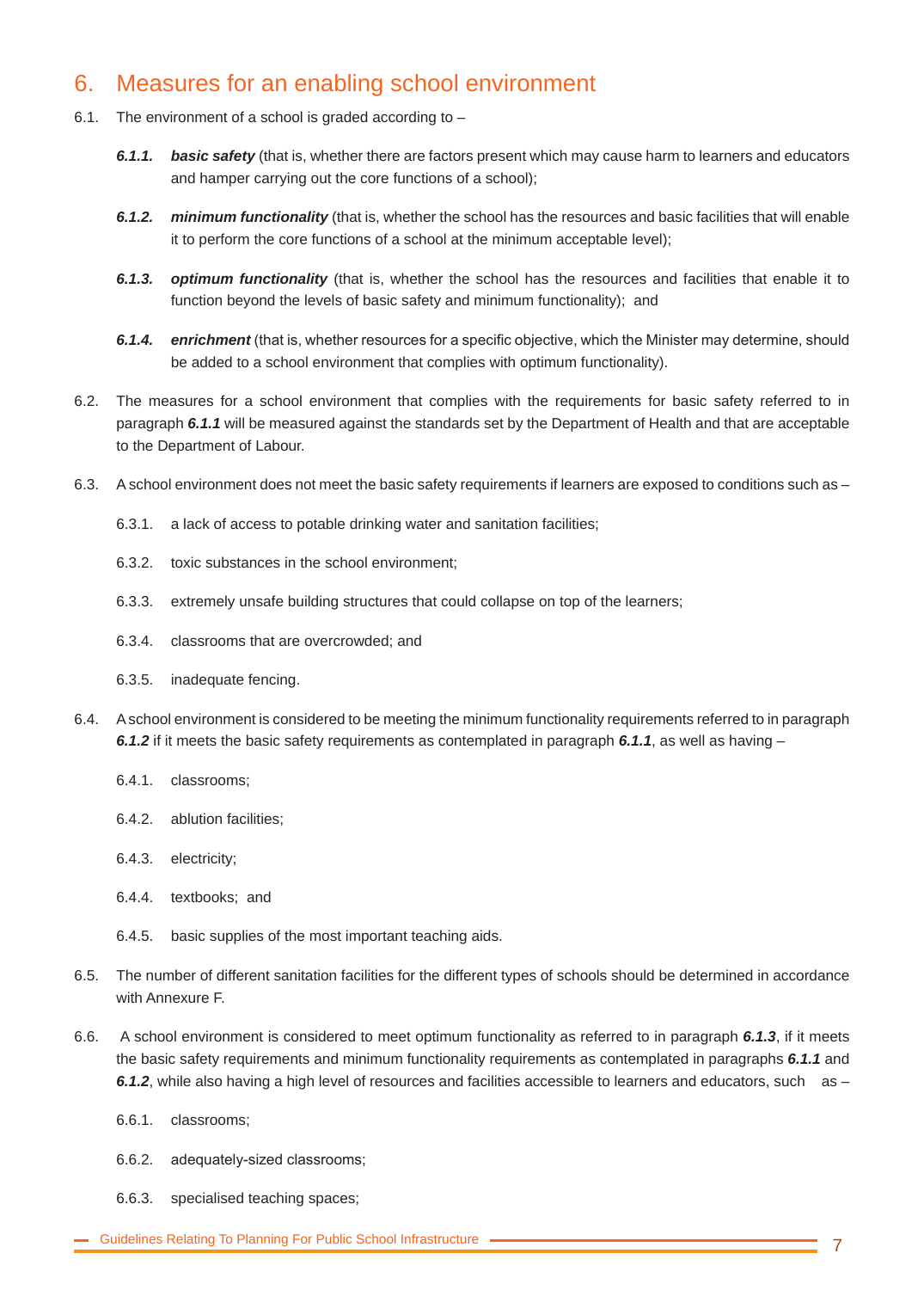- 6.6.4. a staff preparation room;
- 6.6.5. an administration block;
- 6.6.6. multipurpose classrooms;
- 6.6.7. a general purpose school hall;
- 6.6.8. laboratories for science, technology, mathematics and life sciences, as may be required;
- 6.6.9. adequate equipment;
- 6.6.10. a library or library stocks that are regularly renewed; and
- 6.6.11. computer rooms or media centres.
- 6.7. An enriched school environment as referred to in paragraph *6.1.4* pertains to special programmes that the Minister may launch from time to time, as the need arises.
- 6.8. For the purposes of paragraph *6.1.4* the Minister may
	- 6.8.1. promote enriched environments;
	- 6.8.2. determine their duration;
	- 6.8.3. determine the schools that should participate; and
	- 6.8.4. decide on the proportion of schools that should have such environments.
- 6.9. Enriched environments are not intended to apply to all schools.

#### 7. Categories of key school spaces and their size

- 7.1. An enabling teaching and learning environment in a school comprises
	- 7.1.1. educational spaces;
	- 7.1.2. education support spaces; and
	- 7.1.3. administration spaces.
- 7.2. The size for areas required by a school as referred to in paragraph *7.1*, should be determined in accordance with Annexures A, B and C.

#### 8. Number of education, support and administration spaces in schools

8.1. The number of education, support and administration spaces for each type of school should be determined in accordance with Annexures D and E.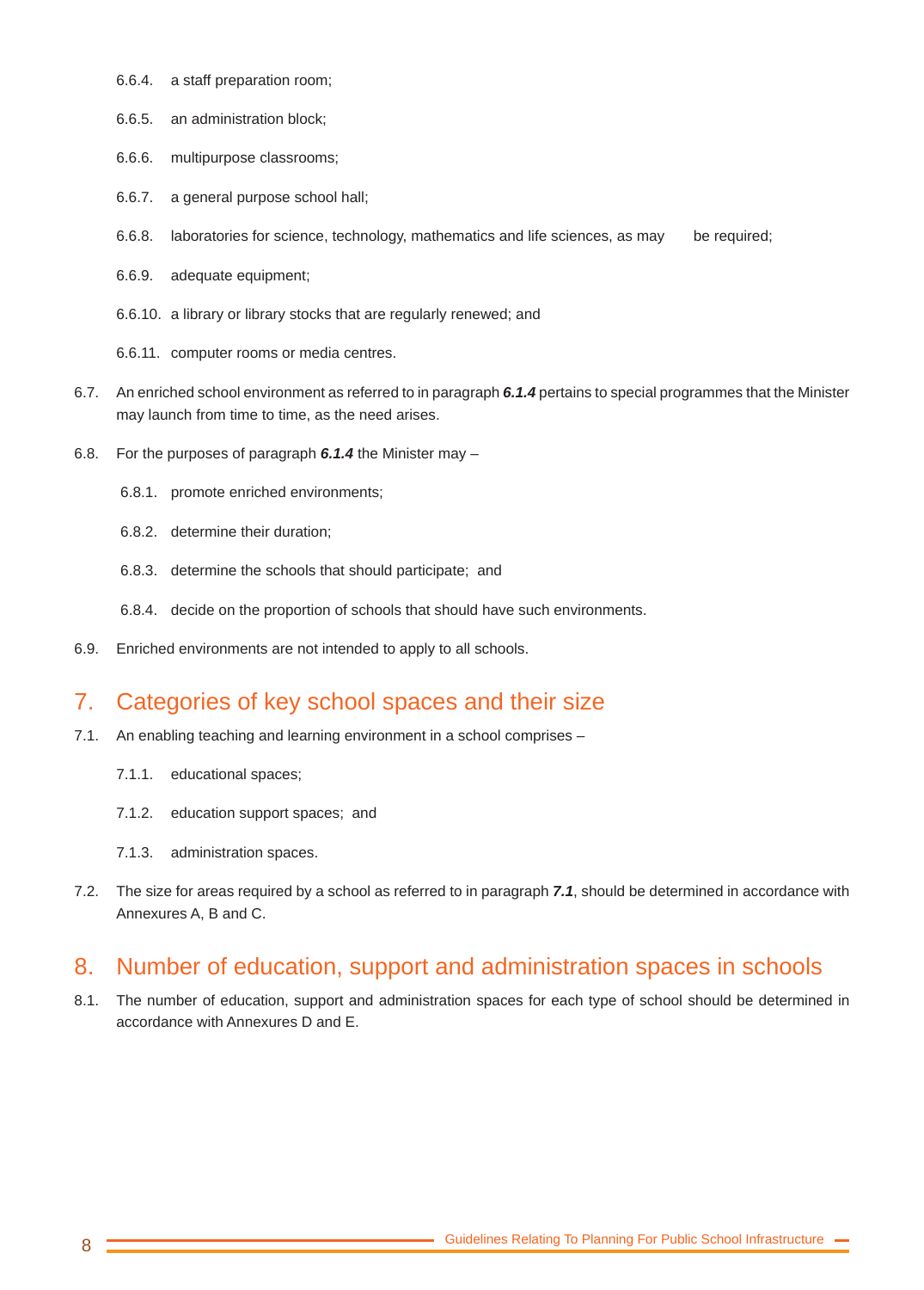## 9. Planning

- 9.1. Planning will be based on the principles set out in these guidelines.
- 9.2. The feeder zone of a school is determined as follows:
	- 9.2.1. Every school should have a feeder zone with a radius of up to 5 kilometres; and
	- 9.2.2. the total walking distance to and from school may not exceed 10 km.
- 9.3. Learners who reside outside the determined feeder zone may be provided with either transport or hostel accommodation on a progressively phased and pro-poor basis.
- 9.4. Considerations applicable to the selection of a school site should include the following:
	- 9.4.1. The total space required for a school should be sufficient to accommodate all its facilities adequately.
	- 9.4.2. The principles applicable to the geographical location of a school, referred to in paragraph 9.1, should also be considered when selecting a school site.
	- 9.4.3. Other considerations should include environmental factors, such as -
		- 9.4.3.1. air temperature;
		- 9.4.3.2. air humidity;
		- 9.4.3.3. air movement; and
		- 9.4.3.4. the temperature of surrounding surfaces.
	- 9.4.4. Wherever possible, primary schools should not be located in multi-storey buildings.
- 9.5. The total minimum size for a school site, including sporting fields, is as follows:
	- 9.5.1. A total of 2.8ha for a primary school.
	- 9.5.2. A total of 4.8ha for a secondary school.
- 9.6. A Member of the Executive Council may deviate below the specified minimum size, but such deviation must be reported to the Minister.
- 9.7. The report contemplated in paragraph *9.6* should contain the reason for the deviation, as well as the reason why the deviation will not have a negative impact on the attainment of an acceptable learning and teaching environment.
- 9.8. The following principles apply in respect of the geographic location of a school:
	- 9.8.1. The location of the school should ensure easy accessibility to roads, sewage lines and other basic services.
	- 9.8.2. Where practicable, a school may not be located close to, or adjacent to -
		- 9.8.2.1. cemeteries;
		- 9.8.2.2. business centres;
		- 9.8.2.3. railway stations;
		- 9.8.2.4. taxi ranks;
		- 9.8.2.5. sewage treatment plants;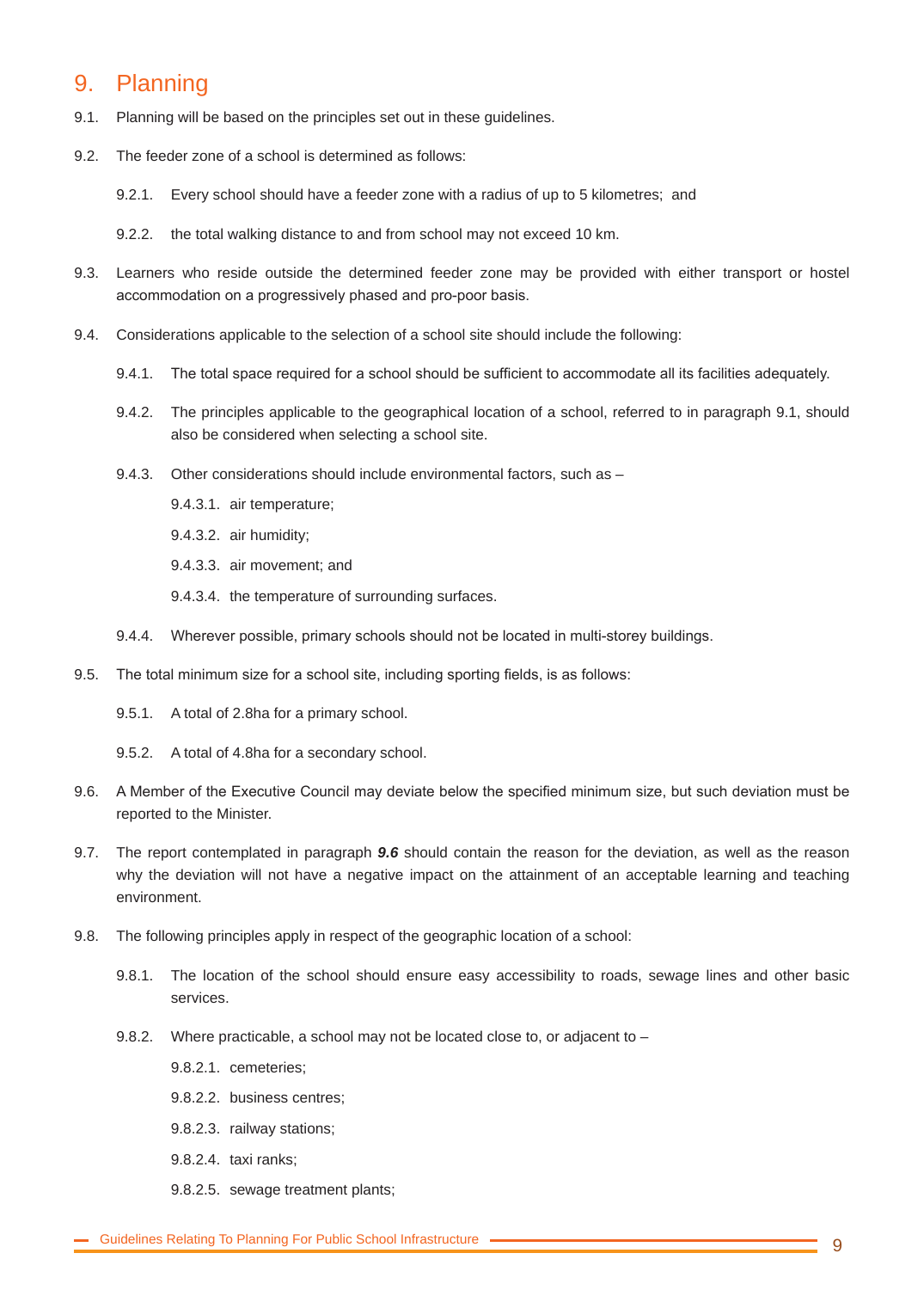- 9.8.2.6. public hostels; and
- 9.8.2.7. busy roads, unless adequate preventative measures have been taken to ensure the safety of the learners.
- 9.9. Other characteristics applicable to a school site are the following:
	- 9.9.1. The slope of the site should not exceed 15 degrees.
	- 9.9.2. A school should be situated within a radius of 5km from the community it serves.
	- 9.9.3. Sites with servitudes should be avoided, but if a servitude exists or is imposed on the school, the buildings and sporting fields should be planned in such a way that the servitude will not affect normal school activities.
	- 9.9.4. A school site should preferably be rectangular with the longest sides facing north and south.
	- 9.9.5. In the case where a school is located next to a river
		- 9.9.5.1. Measures should be taken to avoid the impact of a 1:100-year flood.
		- 9.9.5.2. A scientifically determined flood line should be indicated on the school site.
		- 9.9.5.3. Sufficient ground should be available above the flood line for the erection of school buildings and this must be indicated on the relevant layout plan of the school.
- 9.10. In the identification of new sites
	- 9.10.1. it is strongly recommended that at least 50% of the perimeter of a school site should be fronted by a street, subject to paragraph 9.8.2.7; and
	- 9.10.2. the site should not be adjacent to sites that, in the opinion of the planner in conjunction with members of the governing body, are likely to present a threat to the learners and educators.

#### 10. Identification of the school

- 10.1. A school site should contain a name board that is clearly visible to the public, indicating
	- 10.1.1. the name of the school;
	- 10.1.2. the contact details of the school;
	- 10.1.3. the GPS coordinates of the school; and
	- 10.1.4. whether the school does or does not charge school fees.

#### 11. Basic services

- 11.1. Schools should be provided with adequate sanitation facilities, which promote health and hygiene standards, and comply with all relevant laws.
- 11.2. The choice of appropriate sanitation technology may only be based on an assessment conducted on the most suitable sanitation technology.
- 11.3. Plain pit and bucket toilets are not allowed in schools and shall render a school non-functional.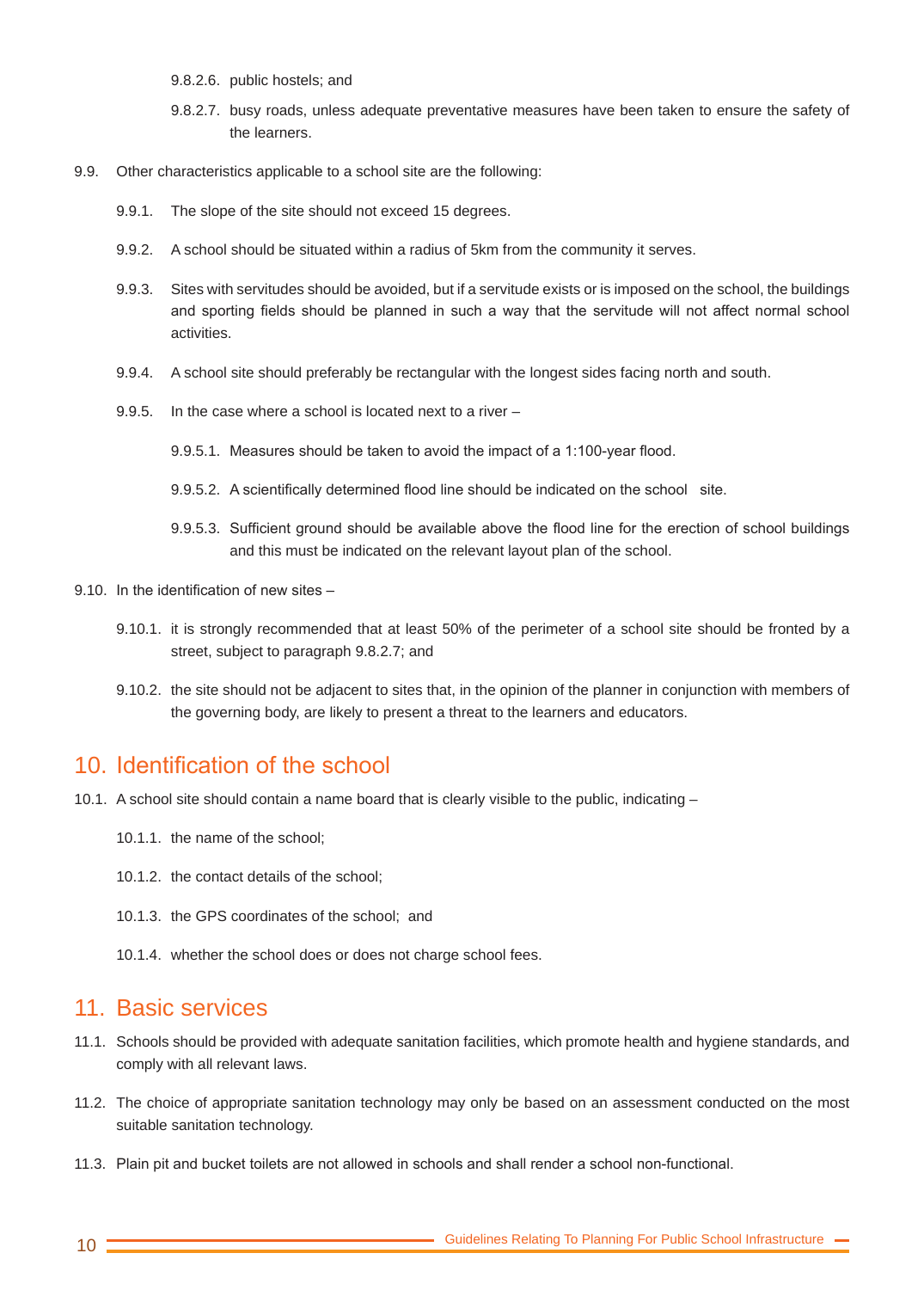- 11.4. All schools should at the least be provided with a basic water supply that complies with all the relevant laws.
- 11.5. The choice of appropriate water technology may only be based on an assessment conducted on the most suitable water supply technology.
- 11.6. No school is allowed to function without potable water.
- 11.7. All schools should be provided with some form of electricity that complies with all the relevant laws.
- 11.8. The choice of an appropriate electricity supply should be based on the most appropriate source of electricity available.
- 11.9. All schools should be provided with some form of wired or wireless connectivity for purposes of communication.
- 11.10.The following communication facilities should be provided
	- 11.10.1. Telephone facilities
	- 11.10.2. Facsimile facilities
	- 11.10.3. Internet facilities
	- 11.10.4. An intercom or public address system.

#### 12. School safety and security

- 12.1. The measures contained in these guidelines should be applied in respect of the safety and security of schools.
- 12.2. Every school site, including school outbuildings and sporting fields, should be surrounded by appropriate fencing to a height of at least 1.8m.
- 12.3. School buildings should be provided with some form of security measure, such as the following:
	- *(a)* All ground-floor buildings and other areas built at ground level that are accessed by learners and educators should at least be provided with burglar proofing.
	- *(b)* Every school should have an arrangement pertaining to a security guard.
	- *(c)* An alarm system, in addition to burglar proofing and a security guard arrangement is advisable, and will exceed the minimum security requirements.
- 12.4. School buildings and other school facilities will conform to all laws relating to fire protection.
- 12.5. Fire extinguishers should be provided at a ratio of at least one extinguisher per every 150m².
- 12.6. Laboratories and other similar areas should at least have one fire extinguisher per every  $50<sup>m²</sup>$ .
- 12.7. The provisioning, maintenance and replacement of fire extinguishers must conform to national guidelines.
- 12.8. Appropriate materials that are not harmful to learners must be used. Asbestos, mud, zinc and wooden structures are not acceptable and shall render the school unsafe.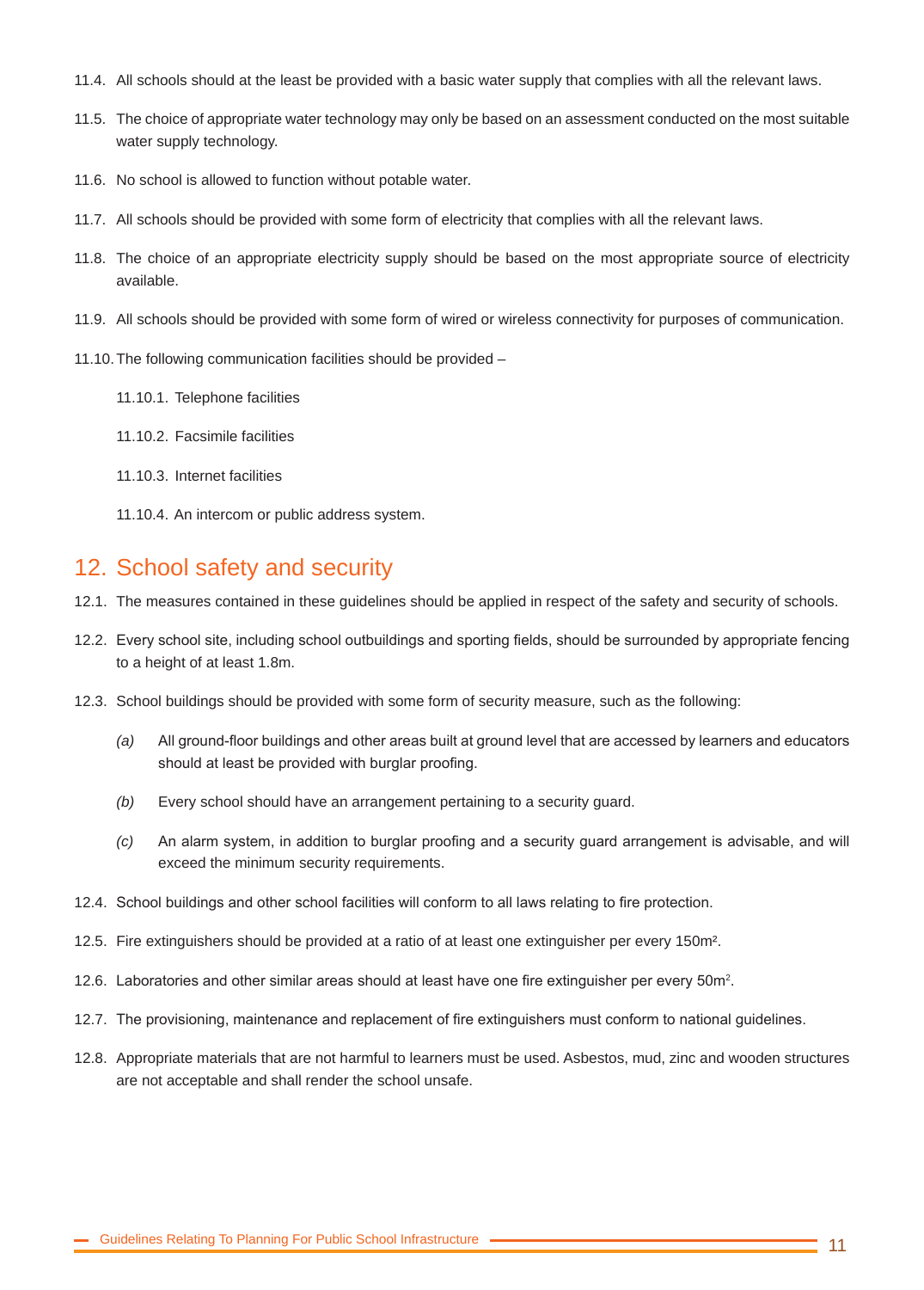#### 13. Average space per learner

- 13.1. The average space in a school allocated for each learner should be as follows:
	- 13.1.1. Grade R: 2m² to 2.6m².
	- 13.1.2. Ordinary primary and secondary schools: 1.2m² to 1.5m².
	- 13.1.3. For the teaching of specialised further education and training subjects and for laboratories: 1.5m² to 2m².
	- 13.1.4. For learners with disabilities: 2.4m².

#### 14. Lighting and electrical power outlets

- 14.1. The measures for lighting in schools are as follows:
	- 14.1.1. Artificial illumination (in other words, the amount of artificial light falling on a surface) should be as follows: For classrooms, libraries and offices: 200 lux.

For art rooms and other specialised areas: 300 lux.

- 14.1.2. The lighting level above any given surface must be controllable at a variable between 200 lux and 700 lux.
- 14.1.3. The area within which a given level of lighting cannot be varied may not exceed 50m<sup>2</sup>.
- 14.1.4. Individual light sources capable of providing 150 lux to 500 lux must be available for specific activities.
- 14.1.5. At least one electrical power outlet should be available for every 10m<sup>2</sup> of building area.

#### 15. Acoustics

- 15.1. The following is recommended with regard to noise levels:
	- 15.1.1. An "open space" should not be smaller than 300 m².
	- 15.1.2. In relation to the size of the space, the extent and quality of the absorbing surfaces should be designed with the objective of providing a general background noise of 40 to 50 decibels.
	- 15.1.3. Reverberation or echoing should be dealt with in relation to the volume of the space and the quality of the surrounding surfaces.
	- 15.1.4. Spaces that are too "noisy" should be avoided and a rather low reverberation time should be achieved at an estimated 0.6 to 0.7 seconds.
	- 15.1.5. Classrooms should not be situated immediately next to a sporting field.

#### 16. Comfort levels

- 16.1. School facilities should be suited to the needs and requirements of learners with a disability.
- 16.2. Schools should facilitate access and functionality in accordance with the principles embedded in White Paper 6 on Inclusive Education, and should also be in line with universal access guidelines.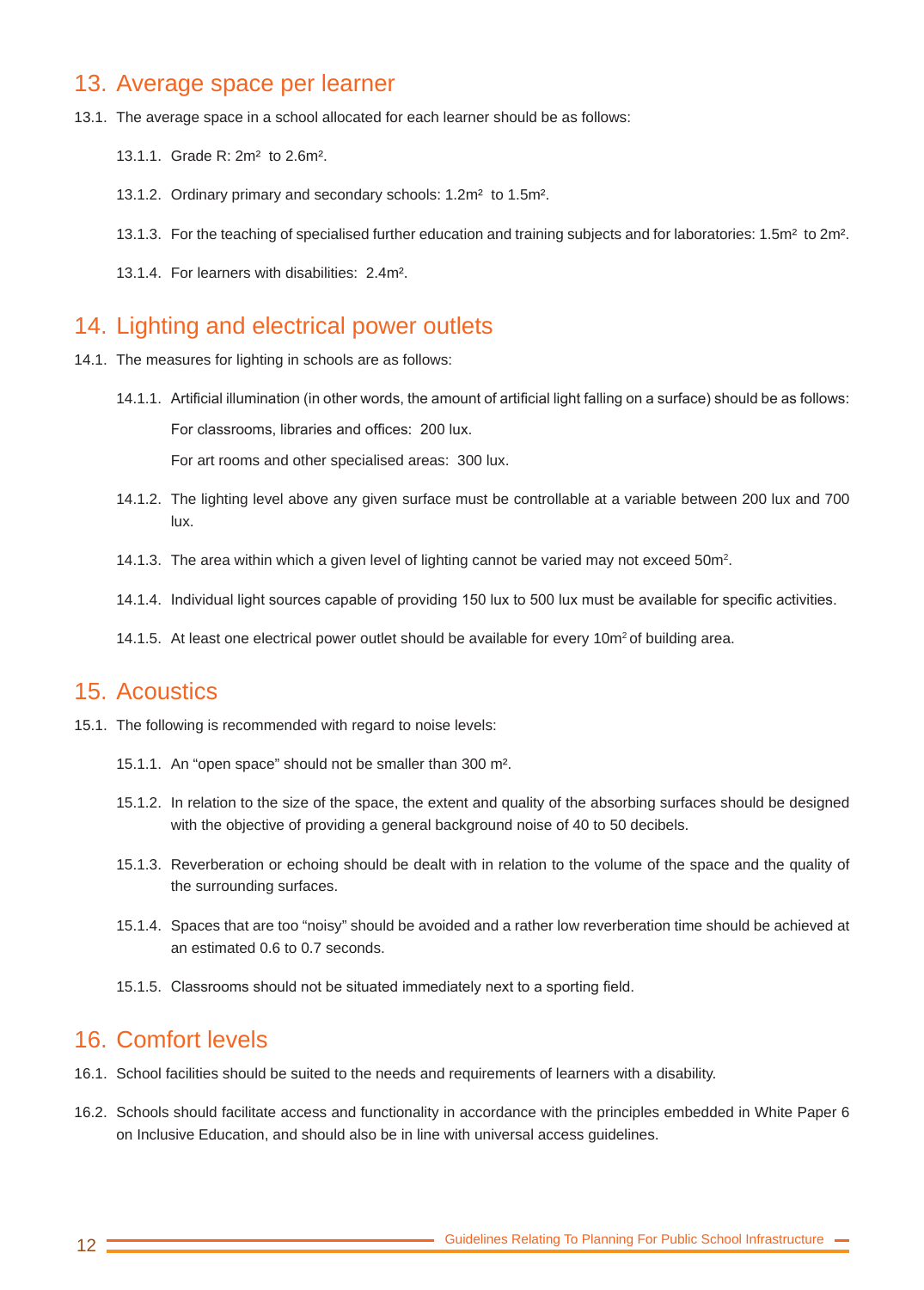# 17. Sporting facilities

- 17.1. Schools should have areas where soccer or rugby and netball or volley-ball could be practised.
- 17.2. Schools should have at least one sporting field for soccer or rugby and one for netball or volley-ball.
- 17.3. At least one sporting field should be large enough to accommodate an athletics track.
- 17.4. The basic level for the provision of a sporting field will be a levelled, compacted earthen field or a suitable alternative for the types of sports that are practised.
- 17.5. Sporting facilities should be accessible to learners with disabilities in order to ensure their meaningful use of such facilities.

#### 18. Architectural design

- 18.1. Measures that are essential for architectural design include
	- 18.1.1. A minimum and maximum number of learners per classroom in a mono-grade and multi-grade teaching context.
	- 18.1.2. A minimum area per learner that allows for dynamic pedagogy and the related movement of learners, furniture and equipment. The minimum space per specialised teaching room should be available to allow for:
		- 18.1.2.1.Safe and effective use of equipment, materials, as well as learner movement.
		- 18.1.2.2.Materials and sensitive equipment storage facilities in teaching rooms.
		- 18.1.2.3.Minimum lighting, ventilation and distance from the chalk-board to allow learners to see comfortably.
		- 18.1.2.4.Acoustics and access for people with special needs.
		- 18.1.2.5.Solidity and durability of construction.
- 18.2. These design specifications are essential for an architect to design the physical spaces for teaching and learning.

#### 19. Review of the guidelines

- 19.1. The DBE must periodically review these guidelines in order to ensure that the guidelines remain current.
- 19.2. An education department may, within the parameters set by these guidelines, adapt them to best suit schools within the province concerned.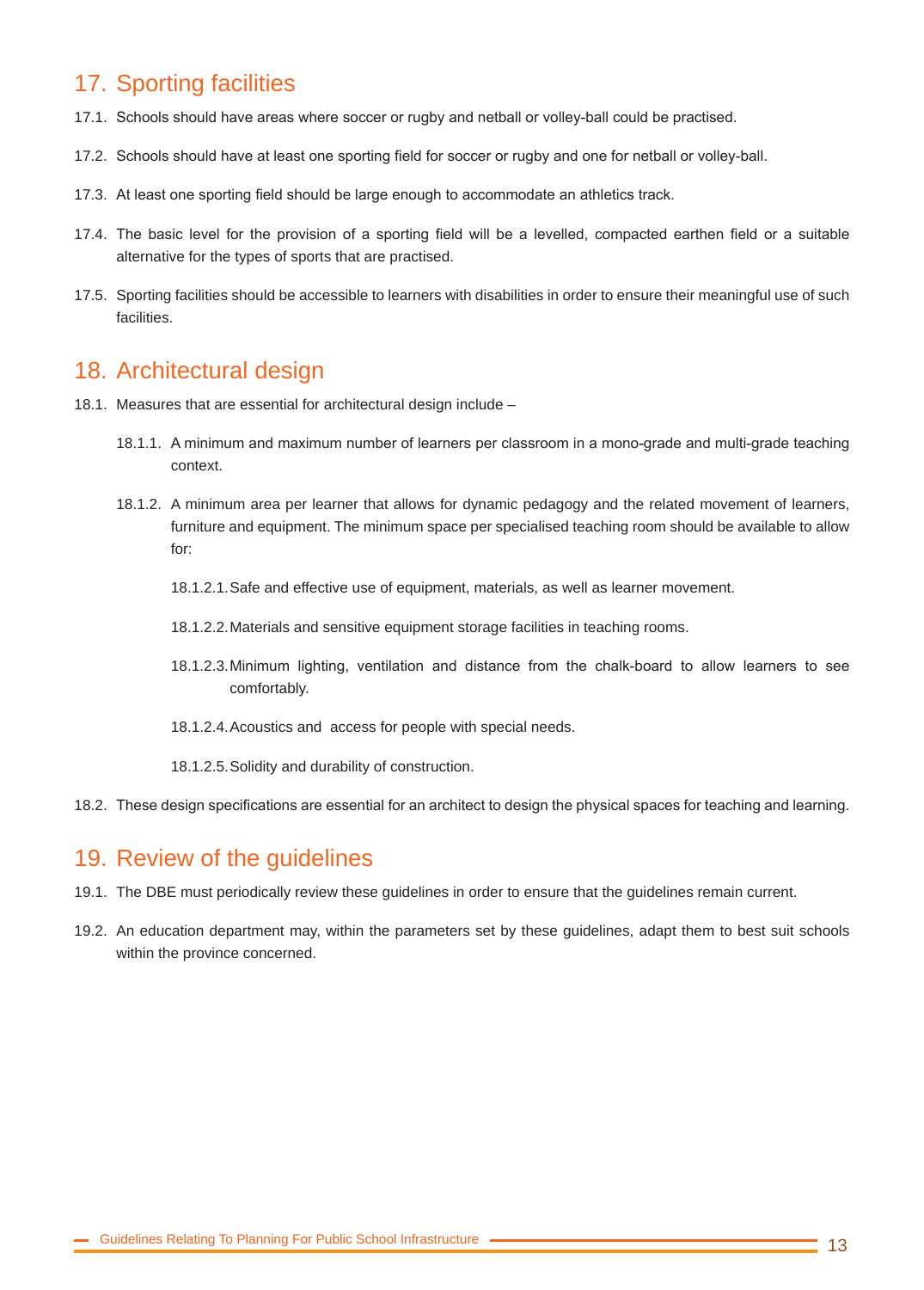# **ANNEXURE A**

| <b>Size Norms for Educational Spaces</b>    |                          |                |  |  |  |  |  |  |  |
|---------------------------------------------|--------------------------|----------------|--|--|--|--|--|--|--|
|                                             | Unit size m <sup>2</sup> |                |  |  |  |  |  |  |  |
| <b>EDUCATIONAL SPACES</b>                   | <b>Minimum</b>           | <b>Optimum</b> |  |  |  |  |  |  |  |
| Classrooms                                  | 48                       | 60             |  |  |  |  |  |  |  |
| <b>Grade R facility</b>                     | 60                       | 80             |  |  |  |  |  |  |  |
| Science laboratory                          | 60                       | 80             |  |  |  |  |  |  |  |
| <b>Social Science rooms</b>                 | 60                       | 80             |  |  |  |  |  |  |  |
| Computer rooms                              | 60                       | 80             |  |  |  |  |  |  |  |
| Arts and Culture room                       | 60                       | 80             |  |  |  |  |  |  |  |
| Multipurpose room                           | 60                       | 80             |  |  |  |  |  |  |  |
| Technology room                             | 60                       | 80             |  |  |  |  |  |  |  |
| Media Centre                                | 60                       | 120            |  |  |  |  |  |  |  |
| Storage spaces                              | 12                       | 15             |  |  |  |  |  |  |  |
| Agricultural Management Practices room      | 100                      | 120            |  |  |  |  |  |  |  |
| Agricultural Technology room                | 100                      | 120            |  |  |  |  |  |  |  |
| Agricultural Sciences room                  | 100                      | 120            |  |  |  |  |  |  |  |
| <b>Dance Studies room</b>                   | 100                      | 120            |  |  |  |  |  |  |  |
| Design room                                 | 100                      | 120            |  |  |  |  |  |  |  |
| <b>Dramatic Arts room</b>                   | 100                      | 120            |  |  |  |  |  |  |  |
| Music room                                  | 100                      | 120            |  |  |  |  |  |  |  |
| <b>Visual Arts room</b>                     | 100                      | 120            |  |  |  |  |  |  |  |
| Civil Technology room                       | 100                      | 120            |  |  |  |  |  |  |  |
| Electrical Technology room                  | 100                      | 120            |  |  |  |  |  |  |  |
| Mechanical Technology room                  | 100                      | 120            |  |  |  |  |  |  |  |
| <b>Engineering Graphics and Design room</b> | 100                      | 120            |  |  |  |  |  |  |  |
| <b>Hospitality Studies room</b>             | 100                      | 120            |  |  |  |  |  |  |  |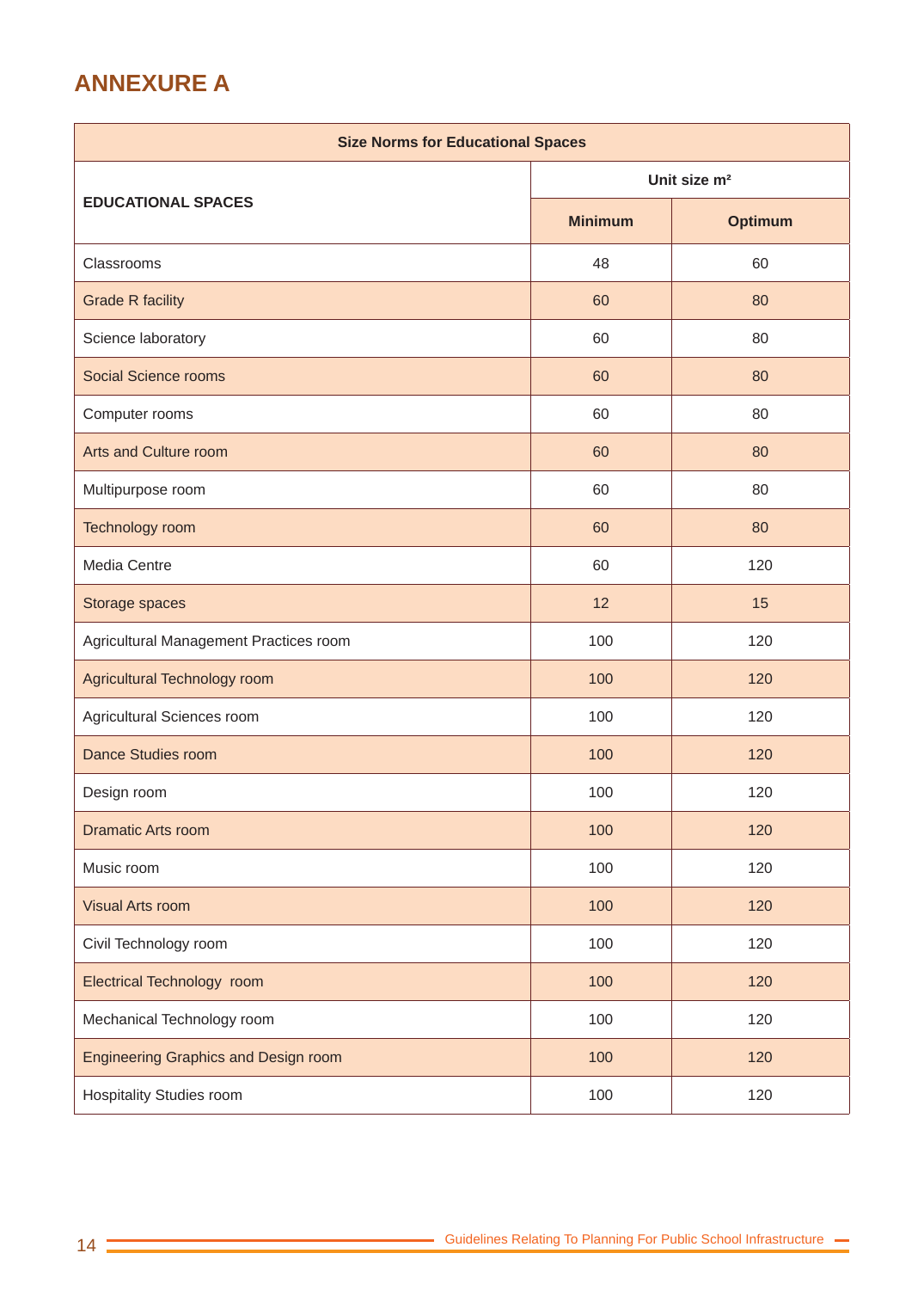# **ANNEXURE B**

| <b>Size of Educational Support Spaces</b>         |                              |                     |  |  |  |  |  |  |  |
|---------------------------------------------------|------------------------------|---------------------|--|--|--|--|--|--|--|
| <b>EDUCATIONAL SUPPORT SPACES</b>                 | Unit size m <sup>2</sup>     |                     |  |  |  |  |  |  |  |
|                                                   | <b>Minimum size</b>          | <b>Optimum size</b> |  |  |  |  |  |  |  |
| Food garden                                       | 15                           | 20                  |  |  |  |  |  |  |  |
| Tuck-shop                                         | 12                           | 15                  |  |  |  |  |  |  |  |
| Kitchen                                           | 15                           | 20                  |  |  |  |  |  |  |  |
| Nutrition centre/Food storage                     | 12                           | 15                  |  |  |  |  |  |  |  |
| Dining room (multipurpose)                        | 60                           | 120                 |  |  |  |  |  |  |  |
| Security room                                     | 3                            | $6\phantom{1}6$     |  |  |  |  |  |  |  |
| General purpose hall                              | 120                          | 180                 |  |  |  |  |  |  |  |
| Soccer/rugby field                                | 60m X 80m                    | 60m X 100m          |  |  |  |  |  |  |  |
| Netball/volley-ball court                         | 16m X 31m                    |                     |  |  |  |  |  |  |  |
| Parking bays (including parking for the disabled) | Subject to size of school    |                     |  |  |  |  |  |  |  |
| Caretaker room                                    | 12                           | 15                  |  |  |  |  |  |  |  |
| Storage areas                                     | 12                           | 25                  |  |  |  |  |  |  |  |
| <b>Toilets</b>                                    | 1.2<br>1.8                   |                     |  |  |  |  |  |  |  |
| Walkways (covered)                                | Subject to design guidelines |                     |  |  |  |  |  |  |  |
| Assembly area                                     | Subject to design guidelines |                     |  |  |  |  |  |  |  |
| <b>Staff quarters/Living quarters</b>             | Subject to needs             |                     |  |  |  |  |  |  |  |
| <b>Hostels</b>                                    | Subject to needs             |                     |  |  |  |  |  |  |  |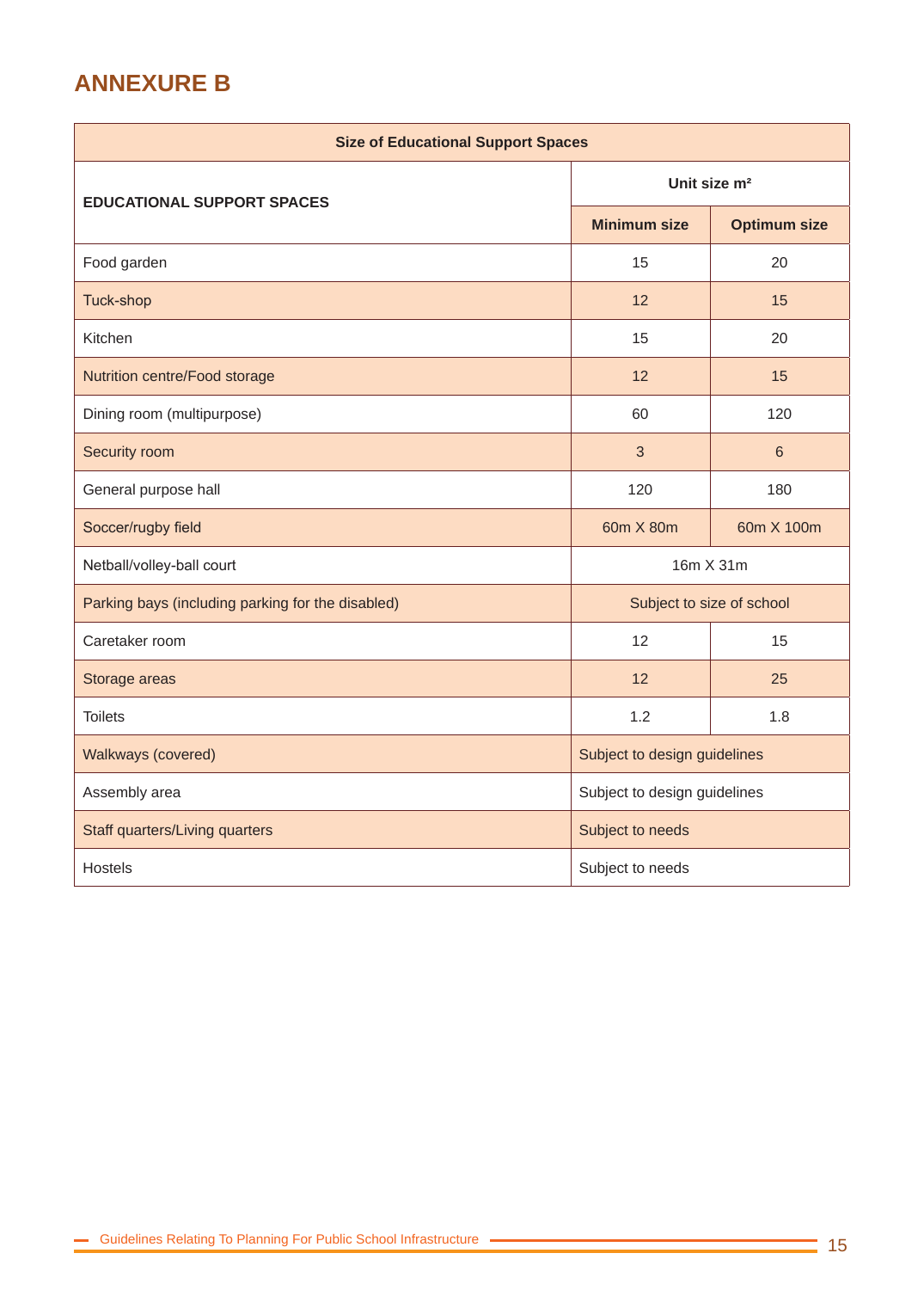# **ANNEXURE C**

| <b>Size of Administration Spaces</b> |                          |                     |  |  |  |  |  |  |  |
|--------------------------------------|--------------------------|---------------------|--|--|--|--|--|--|--|
|                                      | Unit size m <sup>2</sup> |                     |  |  |  |  |  |  |  |
| <b>ADMINISTRATION SPACES</b>         | <b>Minimum size</b>      | <b>Optimum size</b> |  |  |  |  |  |  |  |
| Principal's office                   | 15                       | 20                  |  |  |  |  |  |  |  |
| Deputy Principal's office            | 12                       | 15                  |  |  |  |  |  |  |  |
| Administration office                | 15                       | 20                  |  |  |  |  |  |  |  |
| Reception area                       | 12                       | 15                  |  |  |  |  |  |  |  |
| Ablution facilities for educators    | 1.2                      | 1.8                 |  |  |  |  |  |  |  |
| Storage areas/spaces                 | 12                       | 15                  |  |  |  |  |  |  |  |
| Strong room                          | 6                        | 10                  |  |  |  |  |  |  |  |
| Printing room                        | 10                       | 15                  |  |  |  |  |  |  |  |
| Staff room                           | 48                       | 60                  |  |  |  |  |  |  |  |
| Pastoral care rooms                  |                          |                     |  |  |  |  |  |  |  |
| 1. Sick rooms                        | 10                       | 15                  |  |  |  |  |  |  |  |
| 2. Counselling rooms                 | 12                       | 15                  |  |  |  |  |  |  |  |
| Heads of Departments offices         | 12                       | 15                  |  |  |  |  |  |  |  |
| Kitchenette                          | 12                       | 20                  |  |  |  |  |  |  |  |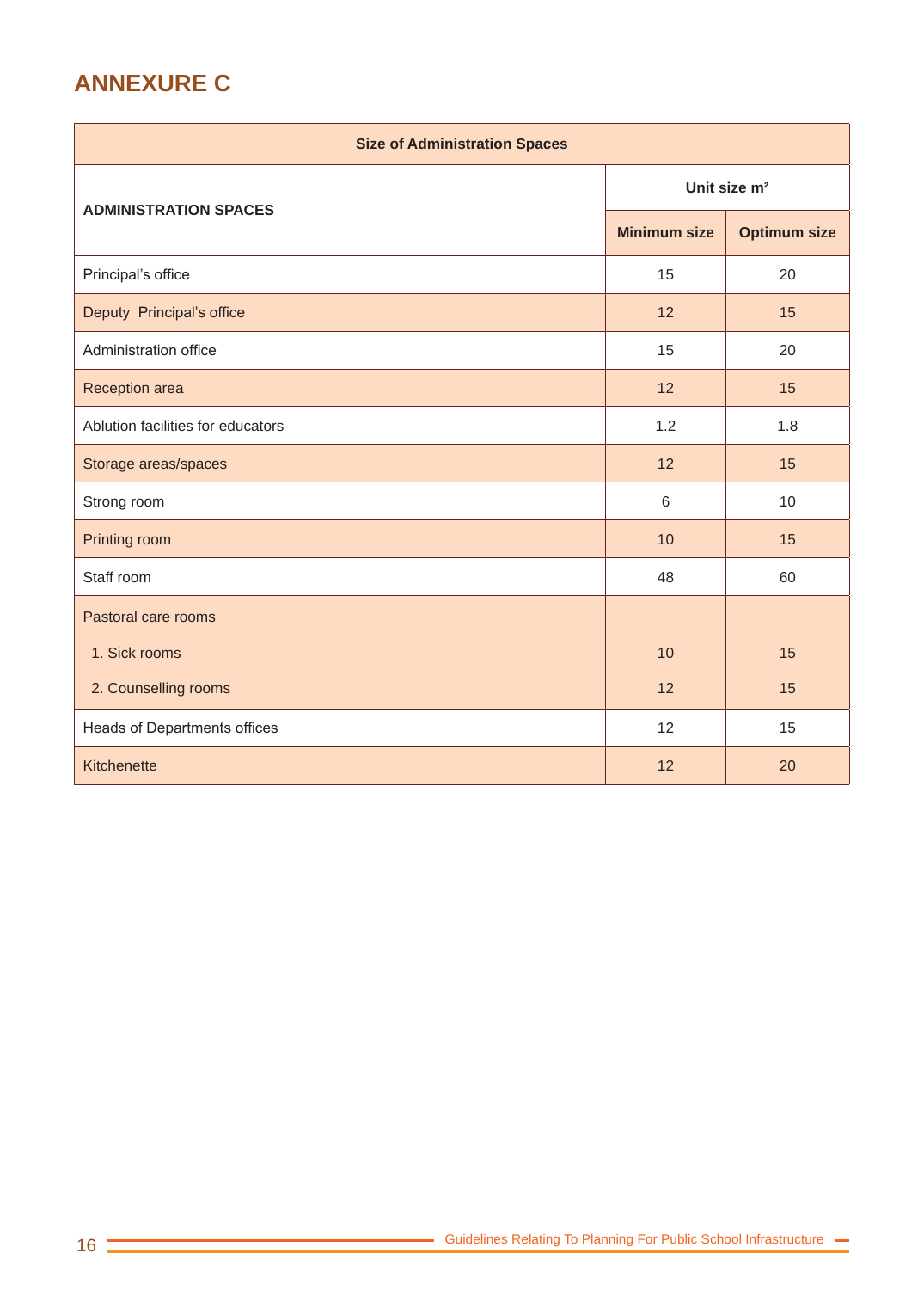# **ANNEXURE D**

| <b>Primary Schools</b>                       |                                                 |                                                 |                                                 |                                                 |                                                 |                                                 |  |  |  |
|----------------------------------------------|-------------------------------------------------|-------------------------------------------------|-------------------------------------------------|-------------------------------------------------|-------------------------------------------------|-------------------------------------------------|--|--|--|
|                                              | <b>Small Primary</b><br>$(135 - 310)$           |                                                 |                                                 | <b>Medium Primary</b><br>$(311 - 620)$          | <b>Large Primary</b><br>$(621 - 930)$           |                                                 |  |  |  |
| <b>Spaces Required</b>                       | <b>Minimum</b><br><b>Functional</b><br>Quantity | <b>Optimum</b><br><b>Functional</b><br>Quantity | <b>Minimum</b><br><b>Functional</b><br>Quantity | <b>Optimum</b><br><b>Functional</b><br>Quantity | <b>Minimum</b><br><b>Functional</b><br>Quantity | <b>Optimum</b><br><b>Functional</b><br>Quantity |  |  |  |
| <b>Education Spaces</b>                      |                                                 |                                                 |                                                 |                                                 |                                                 |                                                 |  |  |  |
| Classroom                                    | $\overline{7}$                                  | $\overline{7}$                                  | 14                                              | 14                                              | 21                                              | 21                                              |  |  |  |
| Grade R facility                             | $\mathbf{1}$                                    | $\mathbf{1}$                                    | $\overline{2}$                                  | $\overline{2}$                                  | 3                                               | $\mathfrak{Z}$                                  |  |  |  |
| Multimedia centre                            | $\mathbf{1}$                                    | $\mathbf{1}$                                    | $\mathbf{1}$                                    | $\mathbf{1}$                                    | $\boldsymbol{0}$                                | $\boldsymbol{0}$                                |  |  |  |
| Multipurpose classroom                       | $\boldsymbol{0}$                                | $\mathbf{1}$                                    | $\boldsymbol{0}$                                | $\mathbf{1}$                                    | $\mathbf{1}$                                    | $\overline{2}$                                  |  |  |  |
| Science laboratory                           | $\mathbf{1}$                                    | $\mathbf{1}$                                    | $\mathbf{1}$                                    | $\mathbf{1}$                                    | $\mathbf{1}$                                    | $\mathbf{1}$                                    |  |  |  |
| Computer room                                | $\mathbf 0$                                     | $\overline{0}$                                  | $\boldsymbol{0}$                                | $\mathbf 0$                                     | $\mathbf{1}$                                    | 1                                               |  |  |  |
| Library centre                               | $\overline{0}$                                  | $\overline{0}$                                  | $\boldsymbol{0}$                                | $\overline{0}$                                  | $\mathbf{1}$                                    | $\mathbf{1}$                                    |  |  |  |
| Storage spaces                               | $\boldsymbol{0}$                                | $\boldsymbol{0}$                                | $\mathbf{1}$                                    | 1                                               | 1                                               | 1                                               |  |  |  |
|                                              |                                                 |                                                 |                                                 |                                                 |                                                 |                                                 |  |  |  |
| <b>Administration Spaces</b>                 |                                                 |                                                 |                                                 |                                                 |                                                 |                                                 |  |  |  |
| Principal's office                           | $\mathbf{1}$                                    | $\mathbf{1}$                                    | $\overline{1}$                                  | $\mathbf{1}$                                    | $\mathbf{1}$                                    | $\mathbf{1}$                                    |  |  |  |
| Deputy Principal's office                    | $\boldsymbol{0}$                                | $\boldsymbol{0}$                                | $\mathbf{1}$                                    | 1                                               | $\mathbf{1}$                                    | 1                                               |  |  |  |
| Administration office                        | $\mathbf{1}$                                    | $\mathbf{1}$                                    | $\mathbf{1}$<br>$\mathbf{1}$                    |                                                 | $\mathbf{1}$                                    | $\mathbf{1}$                                    |  |  |  |
| Reception area                               | $\boldsymbol{0}$                                | $\boldsymbol{0}$                                | $\boldsymbol{0}$                                | 1                                               | $\mathbf{1}$                                    | 1                                               |  |  |  |
| Storage areas/spaces                         | $\boldsymbol{0}$                                | $\mathbf{1}$                                    | $\boldsymbol{0}$                                | $\overline{1}$                                  | $\overline{1}$                                  | $\mathbf{1}$                                    |  |  |  |
| Strong room                                  | $\mathbf{1}$                                    | 1                                               | $\mathbf{1}$                                    | $\mathbf{1}$                                    | 1                                               | $\mathbf{1}$                                    |  |  |  |
| Printing room                                | $\boldsymbol{0}$                                | $\mathbf{1}$                                    | $\boldsymbol{0}$                                | $\overline{1}$                                  | $\boldsymbol{0}$                                | $\mathbf{1}$                                    |  |  |  |
| Staff room                                   | $\mathbf{1}$                                    | 1                                               | $\mathbf{1}$                                    | $\mathbf{1}$                                    | $\mathbf{1}$                                    | 1                                               |  |  |  |
| Pastoral care<br>1: Counselling rooms        | $\overline{0}$                                  | $\mathbf{1}$                                    | $\theta$                                        | $\mathbf{1}$                                    | $\mathbf{1}$                                    | $\mathbf{1}$                                    |  |  |  |
| 2: Sick rooms                                | $\mathbf{1}$                                    | $\overline{2}$                                  | $\mathbf{1}$                                    | $\overline{2}$                                  | $\mathbf{1}$                                    | $\overline{2}$                                  |  |  |  |
| <b>Heads of Departments offices</b>          | $\boldsymbol{0}$                                | $\mathbf{1}$                                    | $\overline{2}$                                  | $\overline{4}$                                  | $\overline{2}$                                  | $\sqrt{4}$                                      |  |  |  |
| Kitchenette                                  | $\boldsymbol{0}$                                | $\boldsymbol{0}$                                | $\boldsymbol{0}$                                | $\mathbf{1}$                                    | $\boldsymbol{0}$                                | $\mathbf{1}$                                    |  |  |  |
|                                              |                                                 |                                                 |                                                 |                                                 |                                                 |                                                 |  |  |  |
| <b>Educational Support Spaces</b>            |                                                 |                                                 |                                                 |                                                 |                                                 |                                                 |  |  |  |
| Food garden                                  | $\boldsymbol{0}$                                | $\mathbf{1}$                                    | $\boldsymbol{0}$                                | $\mathbf{1}$                                    | $\boldsymbol{0}$                                | $\mathbf{1}$                                    |  |  |  |
| Tuck-shop                                    | $\overline{0}$                                  | 1                                               | $\boldsymbol{0}$                                | $\mathbf{1}$                                    | 1                                               | $\mathbf{1}$                                    |  |  |  |
| Kitchen                                      | $\mathbf{1}$                                    | $\mathbf{1}$                                    | $\mathbf{1}$                                    | $\mathbf{1}$                                    | $\mathbf{1}$                                    | $\mathbf{1}$                                    |  |  |  |
| Nutrition centre or food storage<br>facility | $\boldsymbol{0}$                                | 1                                               | $\mathbf{1}$                                    | $\mathbf 1$                                     | $\mathbf{1}$                                    | $\mathbf{1}$                                    |  |  |  |
| Dining room                                  | $\boldsymbol{0}$<br>$\boldsymbol{0}$            |                                                 | $\overline{0}$                                  | $\mathbf{1}$                                    | $\boldsymbol{0}$                                | $\mathbf{1}$                                    |  |  |  |
| Security room                                | $\boldsymbol{0}$                                | $\mathbf{1}$                                    | $\boldsymbol{0}$                                | $\mathbf{1}$                                    | $\mathbf 0$                                     | $\mathbf{1}$                                    |  |  |  |
| General purpose hall                         | $\overline{0}$                                  | $\mathbf{1}$                                    | $\boldsymbol{0}$                                | $\mathbf{1}$                                    | $\boldsymbol{0}$                                | $\mathbf{1}$                                    |  |  |  |
| Parking bays                                 | 9                                               | 11                                              | 16                                              | 20                                              | 23                                              | 29                                              |  |  |  |
| Caretaker room                               | $\boldsymbol{0}$                                | $\mathbf{1}$                                    | $\boldsymbol{0}$                                | $\boldsymbol{0}$<br>$\mathbf{1}$                |                                                 | $\mathbf{1}$                                    |  |  |  |
| Storage areas/spaces                         | $\boldsymbol{0}$                                | $\mathbf{1}$                                    | $\boldsymbol{0}$                                | $\mathbf{1}$                                    | $\mathbf{1}$                                    | $\mathbf{1}$                                    |  |  |  |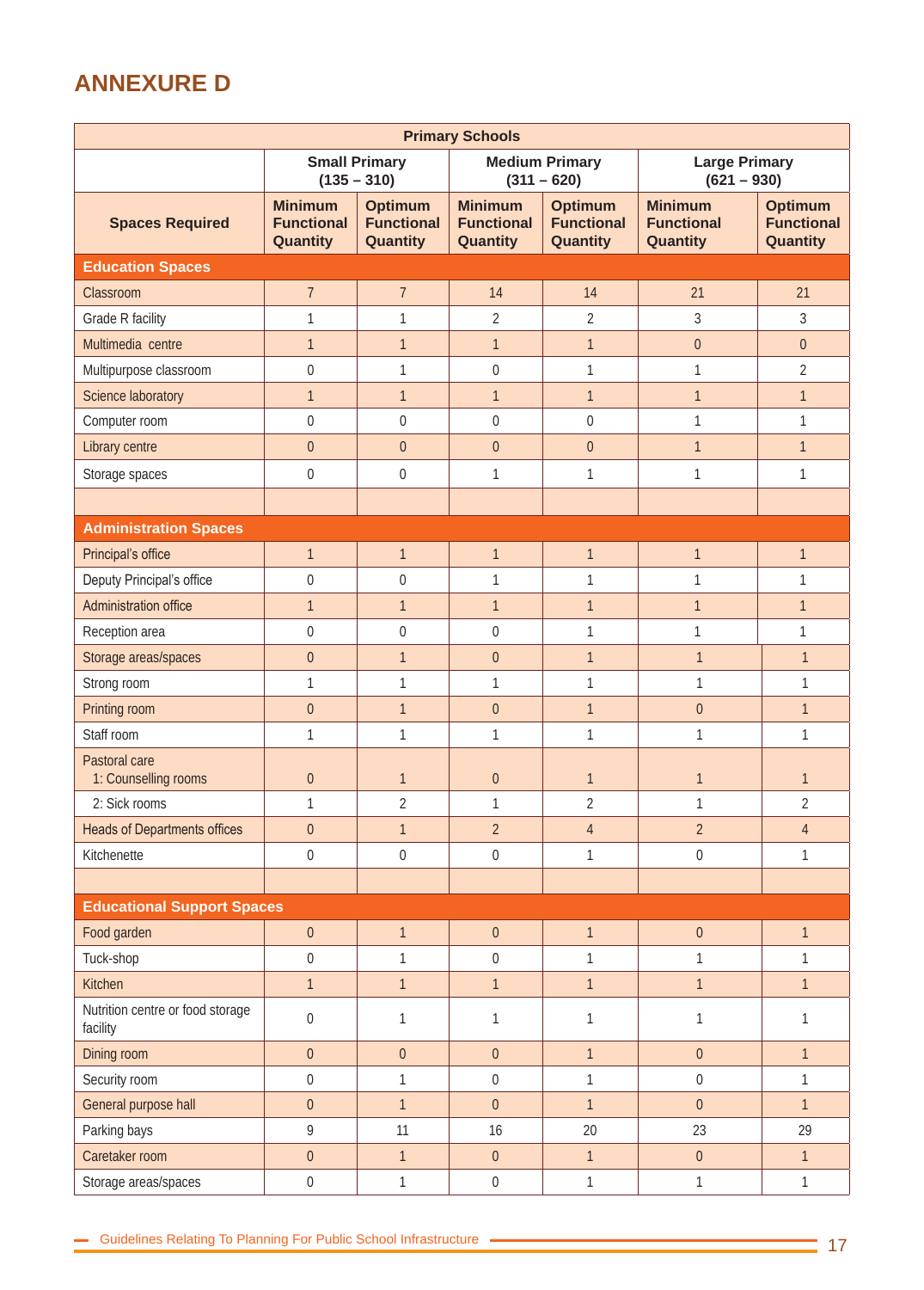# **ANNEXURE E**

| <b>Secondary Schools</b>                     |                                                 |                                                 |                                                 |                                                 |                                                        |                                                 |  |  |  |  |
|----------------------------------------------|-------------------------------------------------|-------------------------------------------------|-------------------------------------------------|-------------------------------------------------|--------------------------------------------------------|-------------------------------------------------|--|--|--|--|
|                                              |                                                 | <b>Small Secondary</b><br>$(200 - 400)$         |                                                 | <b>Medium Secondary</b><br>$(401 - 600)$        | <b>Large Secondary</b><br>$(601 - 1000)$               |                                                 |  |  |  |  |
| <b>Spaces Required</b>                       | <b>Minimum</b><br><b>Functional</b><br>Quantity | <b>Optimum</b><br><b>Functional</b><br>Quantity | <b>Minimum</b><br><b>Functional</b><br>Quantity | <b>Optimum</b><br><b>Functional</b><br>Quantity | <b>Minimum</b><br><b>Functional</b><br><b>Quantity</b> | <b>Optimum</b><br><b>Functional</b><br>Quantity |  |  |  |  |
| <b>Educational Spaces</b>                    |                                                 |                                                 |                                                 |                                                 |                                                        |                                                 |  |  |  |  |
| Classrooms                                   | 10                                              | 10                                              | 15                                              | 15                                              | 25                                                     | 25                                              |  |  |  |  |
| Computer room                                | 1                                               | $\mathbf{1}$                                    | $\mathbf{1}$                                    | $\overline{2}$                                  | 1                                                      | $\overline{2}$                                  |  |  |  |  |
| Media centre                                 | $\theta$                                        | $\mathbf{1}$                                    | $\boldsymbol{0}$                                | $\mathbf{1}$                                    | $\boldsymbol{0}$                                       | $\mathbf{1}$                                    |  |  |  |  |
| Multipurpose classroom                       | $\boldsymbol{0}$                                | 1                                               | 1                                               | $\overline{2}$                                  | 1                                                      | $\overline{2}$                                  |  |  |  |  |
| Science laboratory                           | $\mathbf{1}$                                    | $\mathbf{1}$                                    | $\mathbf{1}$                                    | $\mathbf{1}$                                    | $\mathbf{1}$                                           | $\overline{2}$                                  |  |  |  |  |
| Social Science room                          | $\boldsymbol{0}$                                | 1                                               | 1                                               | 1                                               | 1                                                      | 1                                               |  |  |  |  |
| Storage areas/spaces                         | $\boldsymbol{0}$                                | $\mathbf{1}$                                    | $\boldsymbol{0}$                                | $\mathbf{1}$                                    | $\mathbf{1}$                                           | $\mathbf{1}$                                    |  |  |  |  |
|                                              |                                                 |                                                 |                                                 |                                                 |                                                        |                                                 |  |  |  |  |
| <b>Administration Spaces</b>                 |                                                 |                                                 |                                                 |                                                 |                                                        |                                                 |  |  |  |  |
| Principal's office                           | 1                                               | $\mathbf{1}$                                    | 1                                               | $\mathbf{1}$                                    | 1                                                      | $\mathbf{1}$                                    |  |  |  |  |
| Deputy Principal's office                    | $\boldsymbol{0}$                                | $\boldsymbol{0}$                                | $\mathbf{1}$                                    | $\mathbf{1}$                                    | $\overline{2}$                                         | $\overline{2}$                                  |  |  |  |  |
| Administration office                        | 1                                               | 1                                               | 1                                               | $\mathbf{1}$                                    | 1                                                      | 1                                               |  |  |  |  |
| Reception area                               | $\boldsymbol{0}$                                | $\mathbf{1}$                                    | $\boldsymbol{0}$                                | $\mathbf{1}$                                    | $\mathbf{1}$                                           | $\mathbf{1}$                                    |  |  |  |  |
| Storage areas/spaces                         | $\boldsymbol{0}$                                | 1                                               | $\boldsymbol{0}$                                | 1                                               | 1                                                      | 1                                               |  |  |  |  |
| Strong room                                  | $\mathbf{1}$                                    | $\mathbf{1}$                                    | $\mathbf{1}$                                    | $\mathbf{1}$                                    | $\mathbf{1}$                                           | 1                                               |  |  |  |  |
| Printing room                                | $\boldsymbol{0}$                                | 1                                               | $\boldsymbol{0}$                                | 1                                               | $\boldsymbol{0}$                                       | 1                                               |  |  |  |  |
| Staff room                                   | $\mathbf{1}$                                    | $\mathbf{1}$                                    | $\mathbf{1}$                                    | $\mathbf{1}$                                    | $\mathbf{1}$                                           | $\mathbf{1}$                                    |  |  |  |  |
| Pastoral care<br>1: Counselling rooms        | $\boldsymbol{0}$                                | 1                                               | $\boldsymbol{0}$                                | 1                                               | 1                                                      | 1                                               |  |  |  |  |
| 2: Sick rooms                                | $\mathbf{1}$                                    | $\overline{2}$                                  | $\mathbf{1}$                                    | $\overline{2}$                                  | $\overline{2}$                                         | $\overline{2}$                                  |  |  |  |  |
| Heads of Departments offices                 | $\mathbf 1$                                     | $\overline{2}$                                  | $\overline{2}$                                  | $\overline{4}$                                  | 3                                                      | 6                                               |  |  |  |  |
| Kitchenette                                  | $\mathbf{1}$                                    | $\mathbf{1}$                                    | $\mathbf{1}$                                    | $\mathbf{1}$                                    | $\mathbf{1}$                                           | $\mathbf{1}$                                    |  |  |  |  |
|                                              |                                                 |                                                 |                                                 |                                                 |                                                        |                                                 |  |  |  |  |
| <b>Supporting Spaces</b>                     |                                                 |                                                 |                                                 |                                                 |                                                        |                                                 |  |  |  |  |
| Food garden                                  | $\boldsymbol{0}$                                | $\mathbf{1}$                                    | $\boldsymbol{0}$                                | 1                                               | $\boldsymbol{0}$                                       | $\mathbf{1}$                                    |  |  |  |  |
| Kitchen                                      | $\mathbf{1}$                                    | $\mathbf{1}$                                    | $\mathbf{1}$                                    | $\mathbf{1}$                                    | $\mathbf{1}$                                           | $\mathbf{1}$                                    |  |  |  |  |
| Nutrition centre or food storage<br>facility | $\boldsymbol{0}$                                | 1                                               | $\mathbf 1$                                     | 1                                               | $\mathbf 1$                                            | 1                                               |  |  |  |  |
| Dining room                                  | $\boldsymbol{0}$                                | $\mathbf{1}$                                    | $\boldsymbol{0}$                                | $\mathbf{1}$                                    | $\boldsymbol{0}$                                       | $\mathbf{1}$                                    |  |  |  |  |
| Security room                                | $\boldsymbol{0}$                                | $\mathbf{1}$                                    | $\boldsymbol{0}$                                | $\mathbf{1}$                                    | $\mathbf{1}$                                           | 1                                               |  |  |  |  |
| General purpose hall                         | $\overline{0}$                                  | $\mathbf{1}$                                    | $\overline{0}$                                  | $\mathbf{1}$                                    | $\overline{0}$                                         | $\mathbf{1}$                                    |  |  |  |  |
| Parking bays                                 | 12                                              | 12                                              | 17                                              | 17                                              | 27                                                     | 27                                              |  |  |  |  |
| Caretaker room                               | $\boldsymbol{0}$                                | $\mathbf{1}$                                    | $\boldsymbol{0}$                                | $\mathbf{1}$                                    | $\boldsymbol{0}$                                       | $\mathbf{1}$                                    |  |  |  |  |
| Storage areas/spaces                         | $\boldsymbol{0}$                                | $\mathbf{1}$                                    | $\boldsymbol{0}$                                | $\mathbf{1}$                                    | $\mathbf 1$                                            | $\mathbf{1}$                                    |  |  |  |  |